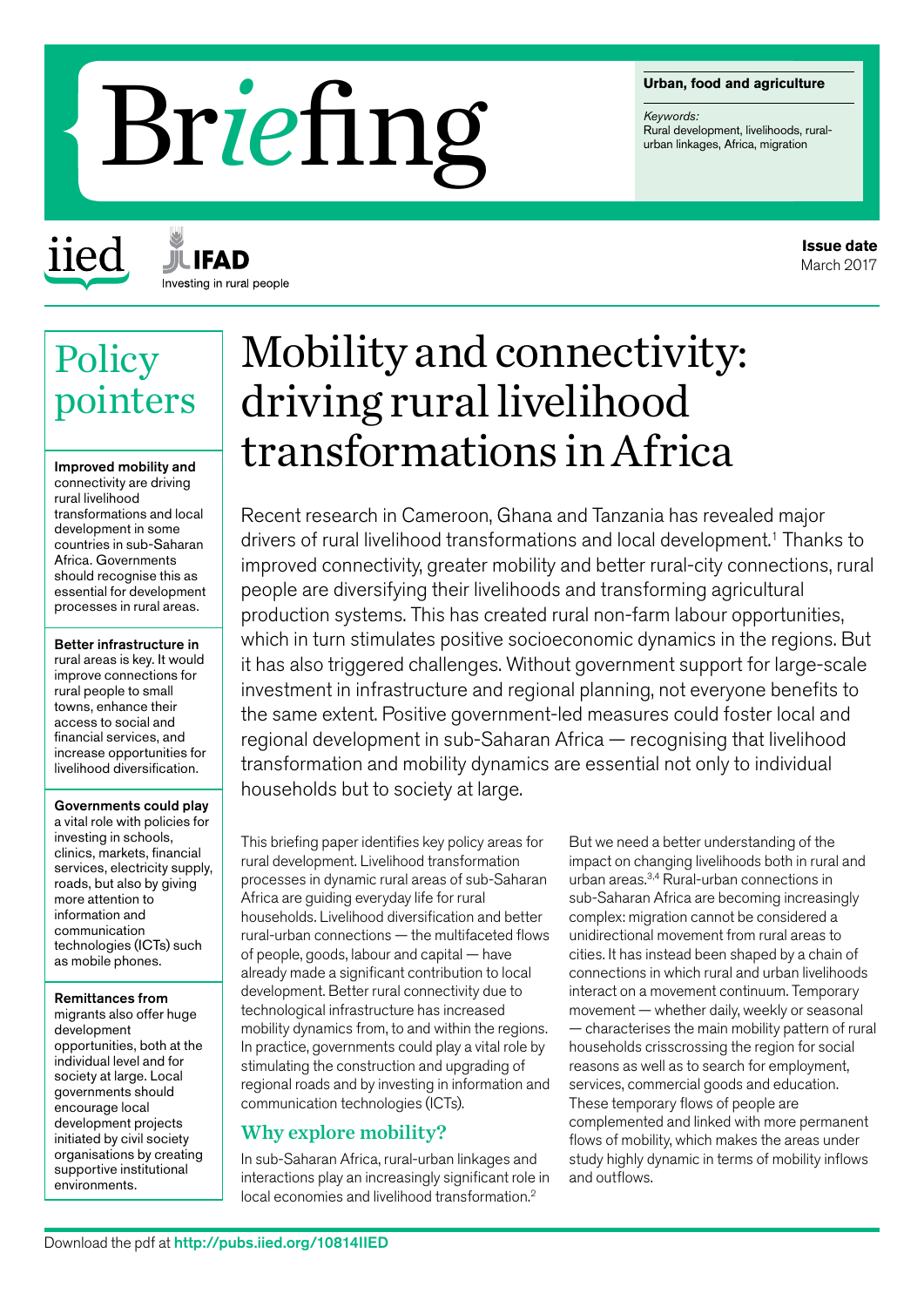# What are the implications for local development?

These rural dynamics have influenced development processes in the region in

*Governments have a vital role to play in stimulating the construction and upgrading of regional roads and by investing in information and communication technology*

significant ways. The research found that the introduction of cash crops has for instance drawn a variety of traders and external actors who have turned the sites into attractive locations for investment. Several sites attract traders, businessmen and women from cities and surrounding areas who

want to invest in land and create additional labour opportunities. This often results in better incomes for rural people through which they can afford to travel to town, to cities or other rural areas to look for additional livelihood opportunities. Others start a business in the community; they open a small shop or a phone booth or buy a Chinese motorbike and become a taxi driver. People also invest in improved housing. These investments in real estate also create a vibrant market for building materials and informal jobs in the construction sector.

## Remittances: a key development opportunity?

Remittances in money and in kind are also an important factor in contributing to local development and poverty reduction. As the research shows, a large portion of migrants send remittances back to their places of origin

# Box 1. Bamileke migrants' homeland investments

For many years, the Bamileke people from Western Cameroon have been successful economically and politically. Apart from farming, many have also migrated to the cities of Cameroon and been highly effective business owners, influential traders and transport operators. Much of the urban food supply chains is in their hands. The Bamileke are also active traders elsewhere in the Central African region.

Many Bamileke live in Yaoundé and Douala and participate in a variety of ethnic associations and networks that span urban and rural spaces. Some are influential politically and contribute to the development of their communities of origin. Others are small business owners or successful entrepreneurs owning supermarkets, hotels or transport companies. Some are wealthy landowners running profitable plantations, cattle-breeding, fish-farming or foodprocessing businesses.

It is not surprising that those with sufficient means invest in their region of origin. They build opulent family houses, community infrastructure and farming. One successful entrepreneur, a member of the national parliament who lives most of the time in Douala, has even built a colossal conference centre in rural Bamboutos.

(eg Box 1). Especially in Ghana and Cameroon, remittances form a significant part of household income. Most households engage in mobility as part of livelihood, survival or consolidation strategies. They use remittances to buy various goods including farming inputs such as fertiliser, as well as cooking utensils, food supplies, cloth, bicycles or small solar panels to power lights at night and to charge mobile phones. Only a minor few succeed in accumulating wealth as a result of international remittances.

Yet the research shows that when migrants organise themselves through hometown or migrant associations, remittances have the potential to be used for local development projects in infrastructure and services, especially when lobbied for at the national government level as in the case of Cameroon.

# What are the challenges?

Positive economic dynamics also trigger challenges in terms of local rural development. At the household level, increased mobility of household members places an extra burden on family labour. Sometimes, households must reduce or even stop farming activities — making them more dependent on external money flows. Financial investments in household mobility can also reduce the availability of cash for daily needs.

At the community level, not everyone benefits to the same extent from dynamic rural transformations in the area. Certain population groups are very vulnerable because fertile land has become scarce in these regions. In addition, the lack of government support for large-scale investment in infrastructure and regional planning leaves villages highly dependent on private investments and the 'goodwill' of local elites and chiefs to initiate development projects. These are often driven by local power games. The availability of funds and resources can be unpredictable and unreliable.

# What are the main policy recommendations?

Based on the findings of the research, the following are specific recommendations for local governments that seek to foster development in rural regions.

## Mobility and livelihoods diversification:

• Positive government-led measures could foster local and regional development in sub-Saharan Africa — recognising that current processes of livelihood transformation and mobility dynamics are essential not only for individual households' livelihoods, but also for societal development at large.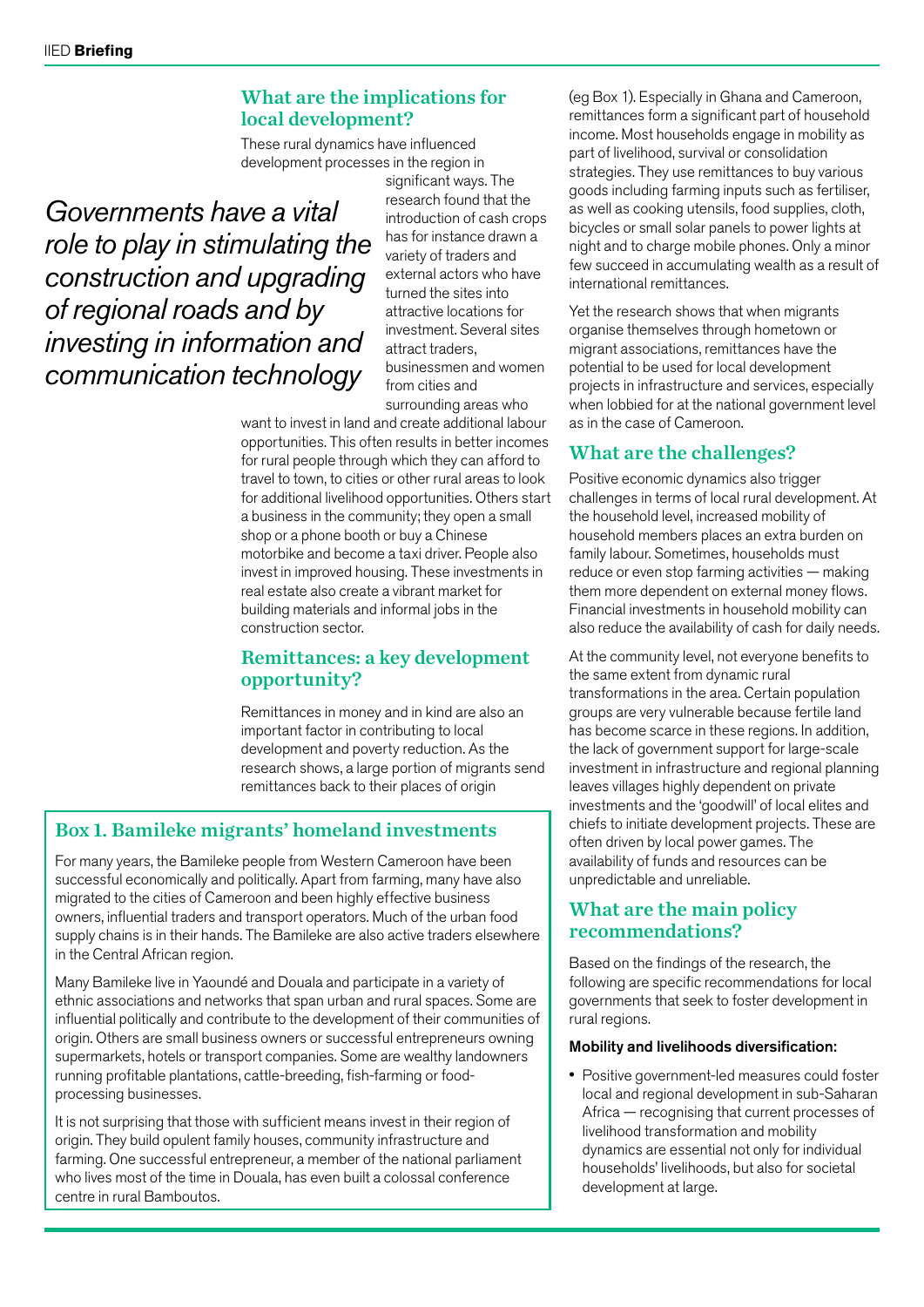- National, regional and local governments should devise and implement development policies that take into account — and even target — rural people for whom mobility is a vital asset of their livelihoods that span the rural and urban and include farm and non-farm economic activities.
- This includes taking the lead in improving social, economic and spatial infrastructure (eg schools, clinics, markets, financial services, electricity supply and roads). This would improve connections with small towns, enhance access to social and financial services, and increase opportunities for livelihood diversification. Such measures would — at least in part — also prevent the outflow of human capital, in particular of the young and enterprising parts of the rural population.
- Governments have a vital role to play in stimulating the construction and upgrading of regional roads and by investing in ICTs. This might allow a broader range of actors to participate in the market exchange and to facilitate the flow of market information from towns and cities to villages.
- In addition, local governments could create off-season labour opportunities by employing people in road maintenance, construction work or service provision. Such institutionalised, off-season employment opportunities keep labour and economic activities in the region — and as such can foster economic vitality the whole year round.

#### Remittances and local development.

Remittances offer real opportunities for local governments to facilitate and stimulate projects for the public good, such as the construction and renovation of roads, schools, health clinics and markets:

- Migrant associations play a significant role in development, by diminishing deficiencies in public infrastructure investment. But migrant associations need the support of local authorities. While efficient at mobilising money, they can be weak in the practical implementation and operation of local development projects.
- Local governments should encourage projects initiated by civil society organisations, creating supportive institutional environments, and allocating funds for operational costs and salaries of teaching and health workers.
- Local governments should establish the proper conditions for co-development with migrant associations, local (farm and non-farm) entrepreneurs and other local stakeholders. Governments can do so by facilitating local

multistakeholder platforms, guaranteeing participatory decision making about collaborative investments in local and regional infrastructure and services, and coordinating the implementation of the projects.

• Government-led community contracting arrangements for such public works may also be a strong tool in providing off-season employment.

Transport infrastructure. Developing transport infrastructure is a much-needed condition for rural economic development. Good transport networks physically connect rural food-producing areas with urban consumer markets — and help people to move and engage in non-agricultural economic activities. But more often than not, transport infrastructure is still too narrowly focused on connecting district towns with capital cities:

- The role of the government is vital. The development of rural roads in strategically selected areas needs priority in terms of planning, budget allocation and actual implementation.
- Regional and local governments should also develop networks of strategically placed collection points that are well connected to the arterial roads of the region. This would greatly improve accessibility to dynamic rural areas, decrease transportation costs significantly and potentially generate non-farm income opportunities for people transporting commodities by wagons, bikes or motorbikes.

#### Information and communication

technologies. The rapidly developing infrastructure for ICTs has significantly altered livelihood patterns and rural-city connections. Access to communication and information has improved substantially, helping to develop and maintain networks (for economic and social interests) and allowing people to save and transfer money through the use of mobile money. Mobile phones are used to disseminate market information such as crop prices and help reduce transaction costs of sellers, buyers and transporters. But despite these opportunities, there are still huge disparities between those who have access to mobile phones and mobile money and those who have not:

- Improving telecommunication infrastructures should be a key part of development policy agendas at all levels of government
- Central government may play an important — although indirect — role by stimulating user cost reductions, which would lead to an expansion of internet use, such as encouraging